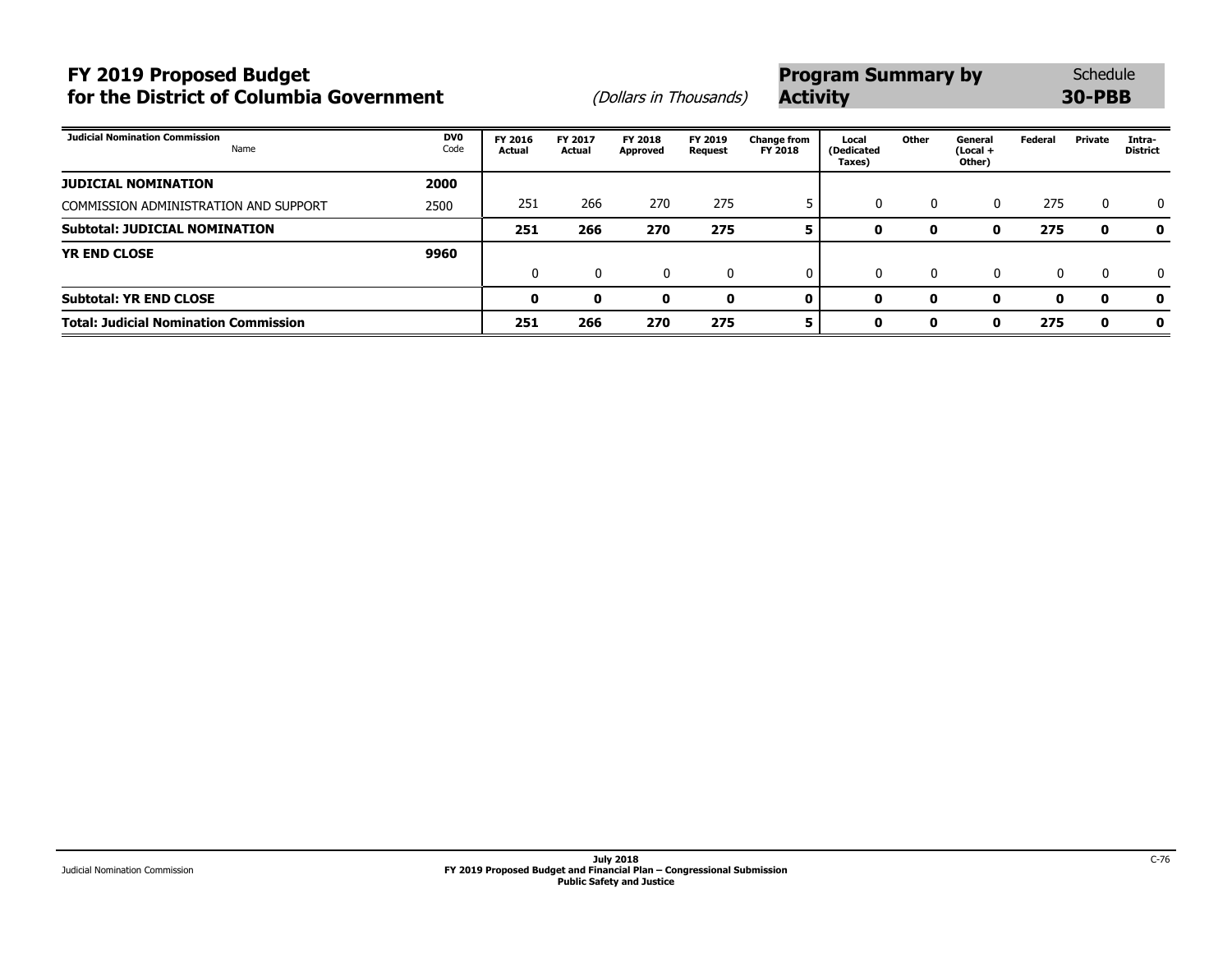## **DV0 Judicial Nomination Commission**

#### **2000 Judicial Nomination**

|                                    |                   |                   | <b>General Funds</b>      |                          |                   |                             |                   | <b>Federal Funds</b>      |                   |                          |                             |                   | <b>Private Funds</b> |                   |                   |                             |                   | <b>Intra-District Funds</b> |                          |                   |                   |                  | <b>Gross Funds</b> |                          |                   |
|------------------------------------|-------------------|-------------------|---------------------------|--------------------------|-------------------|-----------------------------|-------------------|---------------------------|-------------------|--------------------------|-----------------------------|-------------------|----------------------|-------------------|-------------------|-----------------------------|-------------------|-----------------------------|--------------------------|-------------------|-------------------|------------------|--------------------|--------------------------|-------------------|
| Comptroller<br><b>Source Group</b> | FY 2016<br>Actual | FY 2017<br>Actual | <b>FY</b><br>2018<br>Appr | <b>FY</b><br>2019<br>Reg | Change<br>vs 2018 | <b>FY</b><br>2016<br>Actual | FY 2017<br>Actual | <b>FY</b><br>2018<br>Appr | FY<br>2019<br>Reg | Change<br>vs 2018        | <b>FY</b><br>2016<br>Actual | FY 2017<br>Actual | FY<br>2018<br>Appr   | FY<br>2019<br>Reg | Change<br>vs 2018 | <b>FY</b><br>2016<br>Actual | FY 2017<br>Actual | FY<br>2018<br>Appr          | <b>FY</b><br>2019<br>Reg | Change<br>vs 2018 | FY 2016<br>Actual | FY 2017<br>Actua | 2018<br>Appr       | <b>FY</b><br>2019<br>Reg | Change<br>vs 2018 |
| 0011                               |                   |                   |                           | $\Omega$                 |                   | 189                         | 192               | 198                       | 206               | 8                        |                             |                   |                      |                   | $\mathbf{0}$      |                             |                   |                             |                          | $\Omega$          | 189               | 192              | 198                | 206                      | 8                 |
| 0013                               |                   |                   |                           | $\Omega$                 |                   |                             |                   |                           |                   | 0                        |                             |                   |                      |                   | 0                 |                             | O                 | 0                           |                          |                   |                   |                  |                    |                          |                   |
| 0014                               |                   |                   |                           | $\Omega$                 |                   | 39                          | 48                | 36                        | 43                | $\overline{\phantom{a}}$ |                             |                   |                      |                   | 0                 |                             |                   |                             |                          |                   | 39                | 48               | 36                 | 43                       |                   |
| 0015                               |                   |                   |                           |                          |                   |                             |                   |                           |                   | 0                        |                             |                   |                      |                   |                   |                             |                   |                             |                          |                   |                   |                  |                    |                          |                   |
| Subtotal: PS                       | 0                 |                   |                           | 0                        |                   | 228                         | 240               | 234                       | 250               | 15                       |                             | 0                 |                      |                   | 0                 | $\Omega$                    | 0                 |                             | $^{(1)}$                 |                   | 228               | 240              | 234                | 250                      | 15                |
| 0020                               | $\Omega$          |                   |                           | $\Omega$                 |                   |                             |                   |                           |                   | -6                       |                             | $\Omega$          |                      |                   | 0                 | $\Omega$                    | 0                 | 0                           | $\Omega$                 |                   |                   |                  |                    |                          | -6                |
| 0031                               |                   |                   |                           |                          |                   |                             |                   |                           |                   | 0                        |                             |                   |                      |                   | 0                 |                             |                   |                             |                          |                   |                   |                  |                    |                          |                   |
| 0040                               |                   |                   |                           |                          |                   |                             |                   | 15                        | 14                | $-1$                     |                             |                   |                      |                   |                   |                             |                   |                             |                          |                   |                   |                  | 15                 |                          |                   |
| 0041                               |                   |                   |                           | $\Omega$                 |                   |                             |                   |                           |                   | 0                        |                             | 0                 |                      |                   | 0                 |                             | 0                 |                             |                          |                   |                   |                  |                    |                          |                   |
| 0070                               |                   |                   |                           | 0                        |                   |                             |                   |                           |                   | -4                       |                             | 0                 |                      |                   | 0                 |                             |                   |                             |                          |                   |                   |                  |                    |                          | -4                |
| Subtotal: NPS                      | $\Omega$          |                   |                           |                          |                   | 23                          | 26                | 36                        | 25                | $-10$                    |                             |                   |                      |                   | 0                 |                             |                   |                             |                          |                   | 23                | 26               | 36                 | 25                       | $-10$             |
| <b>Total 2000</b>                  | $\Omega$          |                   |                           | 0                        | $\Omega$          | 251                         | 266               | 270                       | 275               | 5                        |                             | 0                 |                      |                   | $\mathbf 0$       | $\Omega$                    | 0                 | 0                           | 0                        | $\Omega$          | 251               | 266              | 270                | 275                      |                   |
|                                    |                   |                   |                           |                          |                   |                             |                   |                           |                   |                          |                             |                   |                      |                   |                   |                             |                   |                             |                          |                   |                   |                  |                    |                          |                   |

#### **9960 Yr End Close**

|                     |         |         | <b>General Funds</b> |             |         |                |        | <b>Federal Funds</b> |             |         |                |         | <b>Private Funds</b> |             |         |                |         | <b>Intra-District Funds</b> |             |         |         |         | <b>Gross Funds</b> |             |         |
|---------------------|---------|---------|----------------------|-------------|---------|----------------|--------|----------------------|-------------|---------|----------------|---------|----------------------|-------------|---------|----------------|---------|-----------------------------|-------------|---------|---------|---------|--------------------|-------------|---------|
| Comptroller         | FY 2016 | FY 2017 | FY.                  |             | Change  |                | Y 2017 |                      | EV          | Change  | FY             | FY 2017 |                      |             | Change  | <b>FY</b>      | rY 2017 |                             | F۱          | Change  | FY 2016 | FY 2017 | rv.                |             | Change  |
| <b>Source Group</b> | Actual  | Actual  | 2018<br>Appr         | 2019<br>Reg | vs 2018 | 2016<br>Actual | Actual | 2018<br>Appr         | 2019<br>Reg | vs 2018 | 2016<br>Actual | Actur   | 2018<br>Appr         | 2019<br>Rec | vs 2018 | 2016<br>Actual | Actual  | 2018<br>Appr                | 2019<br>Rec | vs 2018 | Actua   | Actual  | 2018               | 2019<br>Reg | vs 2018 |
|                     |         |         |                      |             |         |                |        |                      |             |         |                |         |                      |             |         |                |         |                             |             |         |         |         | Appr               |             |         |
| 0014                |         |         |                      |             |         |                |        |                      |             |         |                |         |                      |             |         |                |         |                             |             |         |         |         |                    |             |         |
| Subtotal: PS        |         |         |                      |             |         |                |        |                      |             |         |                |         |                      |             |         |                |         |                             |             |         |         |         |                    |             |         |
| <b>Total 9960</b>   |         |         |                      |             |         |                |        |                      |             |         |                |         |                      |             |         |                |         |                             |             |         |         |         |                    |             |         |
| <b>Total budget</b> |         |         |                      |             |         | 251            | 266    |                      | 275         |         |                |         |                      |             |         |                |         |                             |             |         | 251     | 266     | 270                | 275         |         |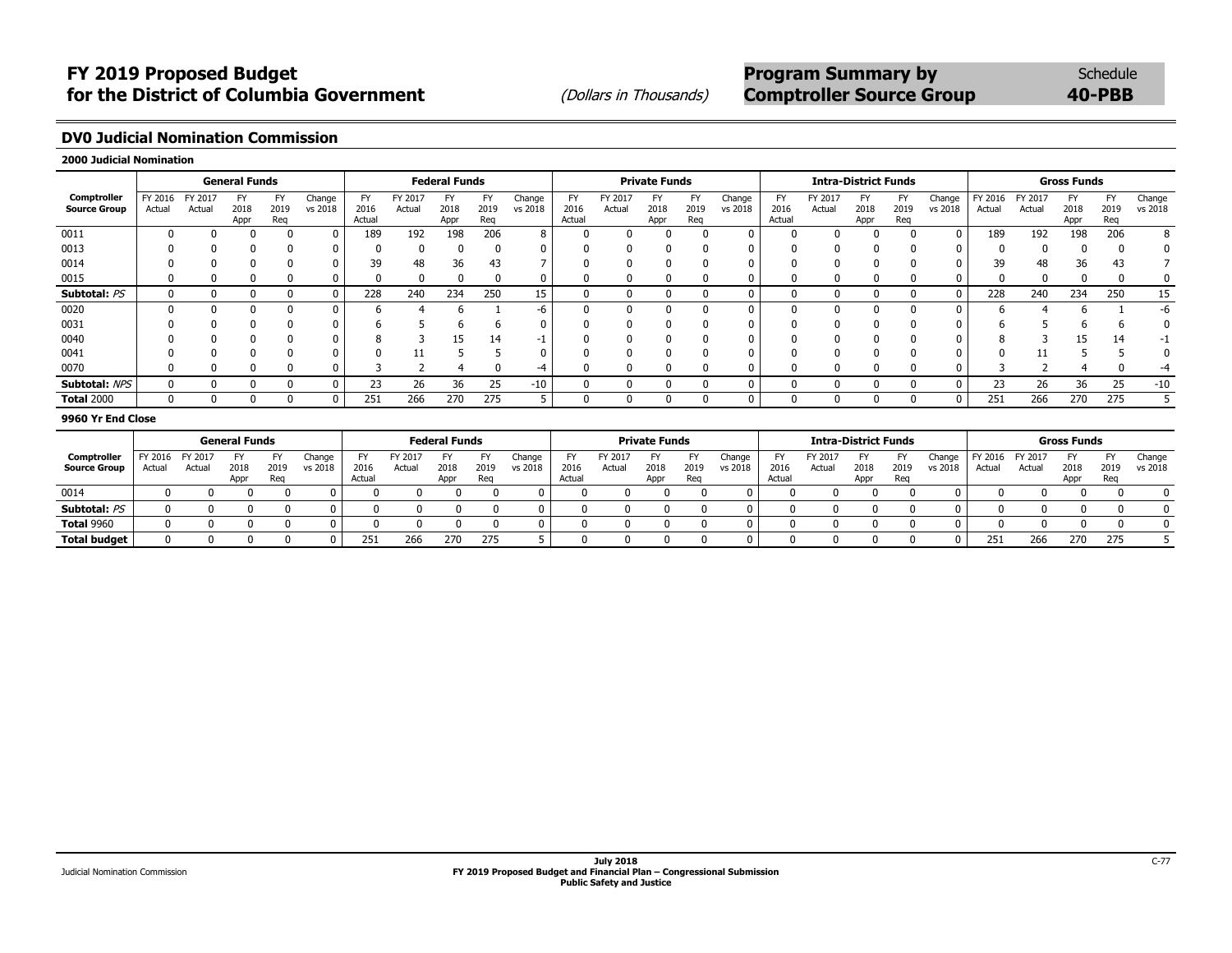## **DV0 Judicial Nomination Commission**

#### **2000 Judicial Nomination**

|                                    |                   |                   | <b>Local Funds</b> |                |                   |                   |                   | <b>Dedicated Taxes</b> |                |                   |                   |                   | <b>Other Funds</b> |                |                   |                   |                   | <b>General Funds</b> |                |                   |
|------------------------------------|-------------------|-------------------|--------------------|----------------|-------------------|-------------------|-------------------|------------------------|----------------|-------------------|-------------------|-------------------|--------------------|----------------|-------------------|-------------------|-------------------|----------------------|----------------|-------------------|
| Comptroller<br><b>Source Group</b> | FY 2016<br>Actual | FY 2017<br>Actual | FY 2018<br>Appr    | FY 2019<br>Reg | Change vs<br>2018 | FY 2016<br>Actual | FY 2017<br>Actual | FY 2018<br>Appr        | FY 2019<br>Reg | Change vs<br>2018 | FY 2016<br>Actual | FY 2017<br>Actual | FY 2018<br>Appr    | FY 2019<br>Reg | Change vs<br>2018 | FY 2016<br>Actual | FY 2017<br>Actual | FY 2018<br>Appr      | FY 2019<br>Reg | Change vs<br>2018 |
| 0011                               |                   |                   |                    |                | Ω                 |                   |                   |                        | $\Omega$       |                   |                   |                   |                    |                |                   | 0                 |                   |                      |                |                   |
| 0013                               |                   |                   |                    |                |                   |                   |                   |                        | $\Omega$       | 0                 |                   |                   |                    |                |                   | 0                 |                   |                      | υ              |                   |
| 0014                               |                   |                   |                    |                |                   |                   |                   |                        |                |                   |                   |                   |                    |                |                   | 0                 |                   |                      |                |                   |
| 0015                               |                   |                   |                    | U              | 0                 |                   |                   |                        | 0              | 0                 |                   |                   |                    |                |                   | 0                 | υ                 |                      | 0              | 0                 |
| Subtotal: PS                       |                   |                   |                    | $\Omega$       |                   |                   |                   |                        | 0              | 0                 | $\Omega$          |                   |                    |                |                   | $\Omega$          |                   |                      | υ              | 0                 |
| 0020                               |                   |                   |                    | O              |                   |                   |                   |                        | 0              | 0                 | $\Omega$          |                   |                    |                |                   | 0                 |                   |                      | U              | 0                 |
| 0031                               |                   |                   |                    |                |                   |                   |                   |                        | ŋ              |                   |                   |                   |                    |                |                   | O                 |                   |                      |                |                   |
| 0040                               |                   |                   |                    |                |                   |                   |                   |                        |                |                   |                   |                   |                    |                |                   |                   |                   |                      |                |                   |
| 0041                               |                   |                   |                    |                |                   |                   |                   |                        | n              | O                 |                   |                   |                    |                |                   | $\Omega$          |                   |                      |                |                   |
| 0070                               |                   |                   |                    | O              |                   |                   |                   |                        | $\mathbf{0}$   |                   |                   |                   |                    |                |                   |                   |                   |                      | U              | 0                 |
| Subtotal: NPS                      |                   |                   |                    | $\Omega$       | 0                 |                   |                   |                        | $\mathbf{0}$   | $\bf{0}$          | $\Omega$          |                   |                    |                |                   | $\mathbf{0}$      |                   |                      | ŋ              | $\Omega$          |
| <b>Total 2000</b>                  |                   |                   |                    |                |                   |                   |                   |                        | $\Omega$       | 0                 |                   |                   |                    |                |                   | 0                 |                   |                      |                | 0                 |

#### **9960 Yr End Close**

|                     |         |         | <b>Local Funds</b> |         |           |         |         | <b>Dedicated Taxes</b> |         |           |         |         | <b>Other Funds</b> |         |           |         |        | <b>General Funds</b> |         |           |
|---------------------|---------|---------|--------------------|---------|-----------|---------|---------|------------------------|---------|-----------|---------|---------|--------------------|---------|-----------|---------|--------|----------------------|---------|-----------|
| Comptroller         | FY 2016 | FY 2017 | FY 2018            | FY 2019 | Change vs | FY 2016 | FY 2017 | FY 2018                | TY 2019 | Change vs | FY 2016 | FY 2017 | FY 2018            | FY 2019 | Change vs | FY 2016 |        | FY 2018              | TY 2019 | Change vs |
| <b>Source Group</b> | Actual  | Actual  | Appr               | Rea     | 2018      | Actual  | Actua   | Appr                   | Rec     | 2018      | Actual  | Actual  | Appr               | Reg     | 2018      | Actual  | Actual | Appr                 | Reo     | 2018      |
| 0014                |         |         |                    |         |           |         |         |                        |         |           |         |         |                    |         |           |         |        |                      |         |           |
| Subtotal: PS        |         |         |                    |         |           |         |         |                        |         |           |         |         |                    |         |           |         |        |                      |         |           |
| <b>Total 9960</b>   |         |         |                    |         |           |         |         |                        |         |           |         |         |                    |         |           |         |        |                      |         |           |
| <b>Total budget</b> |         |         |                    |         |           |         |         |                        |         |           |         |         |                    |         |           |         |        |                      |         |           |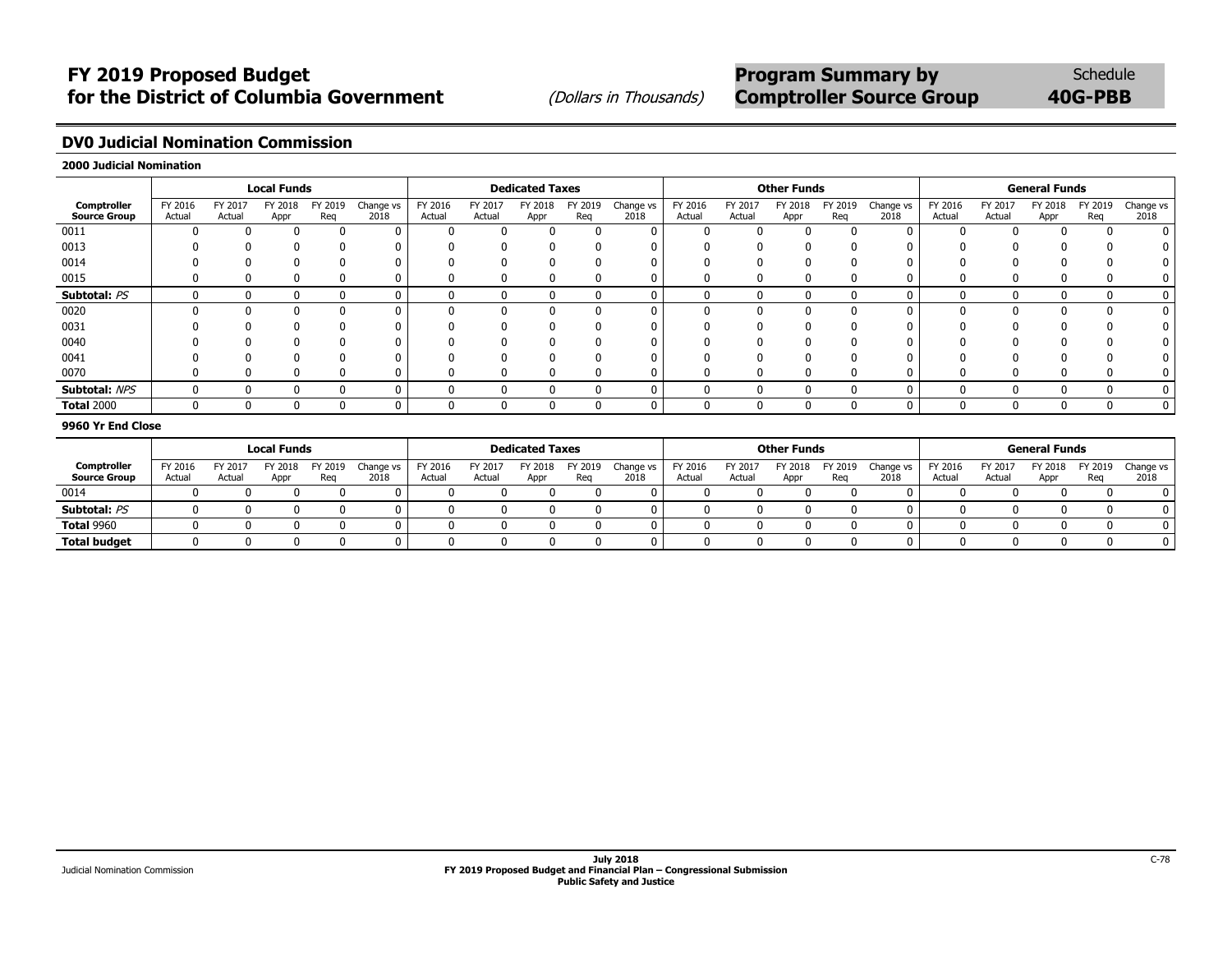## **FY 2019 Proposed Budget**<br> **FY 2019 Proposed Budget**<br> **For the District of Columbia Government Program Summary by** Schedule<br> *(Dollars in Thousands)* Comptroller Source Group 41 **for the District of Columbia Government** (*Dollars in Thousands*) **Comptroller Source Group 41 41**

**DV0 Judicial Nomination Commission**

|                                    |                   |                   | <b>General Funds</b> |                   |                   |                   |                   | <b>Federal Funds</b> |                          |                   |                   |                   | <b>Private Funds</b>      |                   |                   |                   |                   | <b>Intra-District Funds</b> |                   |                   |                          |                   | <b>Gross Funds</b> |                   |                   |
|------------------------------------|-------------------|-------------------|----------------------|-------------------|-------------------|-------------------|-------------------|----------------------|--------------------------|-------------------|-------------------|-------------------|---------------------------|-------------------|-------------------|-------------------|-------------------|-----------------------------|-------------------|-------------------|--------------------------|-------------------|--------------------|-------------------|-------------------|
| Comptroller<br><b>Source Group</b> | FY 2016<br>Actual | FY 2017<br>Actual | 2018<br>Appr         | FY<br>2019<br>Req | Change<br>vs 2018 | FY 2016<br>Actual | FY 2017<br>Actual | FY<br>2018<br>Appr   | <b>FY</b><br>2019<br>Req | Change<br>vs 2018 | FY 2016<br>Actual | FY 2017<br>Actual | <b>FY</b><br>2018<br>Appr | FY<br>2019<br>Req | Change<br>vs 2018 | FY 2016<br>Actual | FY 2017<br>Actual | FY<br>2018<br>Appr          | FY<br>2019<br>Req | Change<br>vs 2018 | <b>FY 2016</b><br>Actual | FY 2017<br>Actual | FY<br>2018<br>Appr | FY<br>2019<br>Req | Change<br>vs 2018 |
| 0011                               |                   |                   |                      |                   |                   | 189               | 192               | 198                  | 206                      |                   |                   |                   |                           |                   |                   |                   |                   |                             |                   |                   | 189                      | 192               | 198                | 206               | 8                 |
| 0013                               |                   |                   |                      |                   |                   |                   |                   |                      |                          |                   |                   |                   |                           |                   |                   |                   |                   |                             |                   |                   |                          |                   |                    |                   |                   |
| 0014                               |                   |                   |                      |                   |                   | 39                | 48                | 36                   | 43                       |                   |                   |                   |                           |                   |                   |                   |                   |                             |                   |                   | 39                       | 48                | 36                 | 43                |                   |
| 0015                               |                   |                   |                      |                   |                   |                   |                   |                      |                          |                   |                   |                   |                           |                   |                   |                   |                   |                             |                   |                   |                          |                   |                    |                   |                   |
| Subtotal: PS                       | n                 |                   |                      | ш                 | 0                 | 228               | 240               | 234                  | 250                      | 15                |                   | o                 |                           |                   | $\Omega$          |                   |                   |                             |                   | $\Omega$          | 228                      | 240               | 234                | 250               | 15                |
| 0020                               |                   |                   |                      |                   |                   |                   |                   |                      |                          | -6                |                   |                   |                           |                   |                   |                   |                   |                             |                   |                   |                          |                   |                    |                   |                   |
| 0031                               |                   |                   |                      |                   |                   |                   |                   |                      |                          |                   |                   |                   |                           |                   |                   |                   |                   |                             |                   |                   |                          |                   |                    |                   |                   |
| 0040                               |                   |                   |                      |                   |                   |                   |                   | 15                   |                          |                   |                   |                   |                           |                   |                   |                   |                   |                             |                   |                   |                          |                   | 15                 | 14                |                   |
| 0041                               |                   |                   |                      |                   |                   |                   |                   |                      |                          |                   |                   |                   |                           |                   |                   |                   |                   |                             |                   |                   |                          |                   |                    |                   |                   |
| 0070                               |                   |                   |                      |                   |                   |                   |                   |                      |                          | -4                |                   |                   |                           |                   |                   |                   |                   |                             |                   |                   |                          |                   |                    |                   |                   |
| Subtotal: NPS                      | n                 |                   |                      | o                 | 0                 | 23                | 26                | 36                   | 25                       | $-10$             |                   | o                 | 0                         |                   | 0                 | n                 |                   |                             |                   | $\Omega$          | 23                       | 26                | 36                 | 25                | $-10$             |
| <b>Total budget</b>                |                   |                   |                      |                   | 0                 | 251               | 266               | 270                  | 275                      |                   |                   |                   |                           |                   | 0                 |                   |                   |                             |                   | $\mathbf{0}$      | 251                      | 266               | 270                | 275               |                   |

### **Full Time Equivalent (FTEs)**

|                                    |                           |        | <b>General FTEs</b> |             |                   |                           |        | <b>Federal FTEs</b> |                          |                   |                   |                   | <b>Private FTEs</b> |                          |         |                            |                   | <b>Intra-District FTEs</b> |                   |                   |                          |                   | <b>Gross FTEs</b> |             |                   |
|------------------------------------|---------------------------|--------|---------------------|-------------|-------------------|---------------------------|--------|---------------------|--------------------------|-------------------|-------------------|-------------------|---------------------|--------------------------|---------|----------------------------|-------------------|----------------------------|-------------------|-------------------|--------------------------|-------------------|-------------------|-------------|-------------------|
| Comptroller<br><b>Source Group</b> | FY 2016 FY 2017<br>Actual | Actual | 2018<br>Appr        | 2019<br>Reg | Change<br>vs 2018 | FY 2016 FY 2017<br>Actual | Actual | FY<br>2018<br>Appr  | <b>FY</b><br>2019<br>Req | Change<br>vs 2018 | FY 2016<br>Actual | FY 2017<br>Actual | FY<br>2018<br>Appr  | <b>FY</b><br>2019<br>Req | vs 2018 | Change   FY 2016<br>Actual | FY 2017<br>Actual | 2018<br>Appr               | FY<br>2019<br>Reg | Change<br>vs 2018 | <b>FY 2016</b><br>Actual | FY 2017<br>Actual | 2018<br>Appr      | 2019<br>Req | Change<br>vs 2018 |
| 0011                               |                           |        |                     |             |                   |                           |        |                     |                          |                   |                   |                   |                     |                          |         |                            |                   |                            |                   |                   |                          |                   |                   |             | n.                |
| <b>Total FTEs</b>                  |                           |        |                     |             |                   |                           |        |                     |                          |                   |                   |                   |                     |                          |         |                            |                   |                            |                   |                   |                          |                   |                   |             |                   |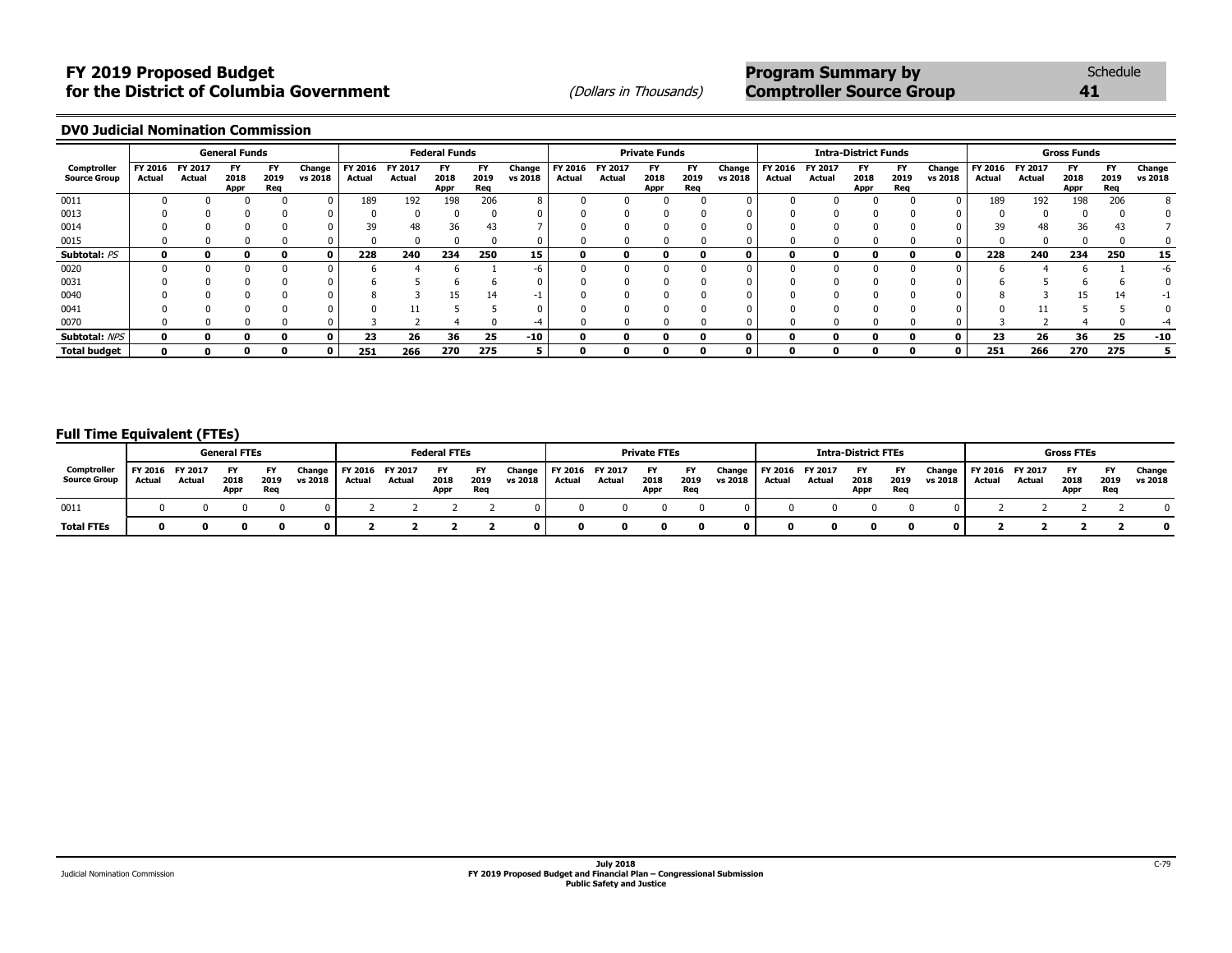# **FY 2019 Proposed Budget** *COLORET SUMMARY BY Schedule* **Program Summary by** Schedule **for the District of Columbia Government** (Dollars in Thousands) **Comptroller Source Group** 41G

## **DV0 Judicial Nomination Commission**

|                                    |                   |                   | <b>Local Funds</b>        |                   |                   |                   |                   | <b>Dedicated Taxes</b>    |                   |                   |                   |                   | <b>Other Funds</b>  |                   |                   |                   |                          | <b>General Funds</b>      |                          |                   |
|------------------------------------|-------------------|-------------------|---------------------------|-------------------|-------------------|-------------------|-------------------|---------------------------|-------------------|-------------------|-------------------|-------------------|---------------------|-------------------|-------------------|-------------------|--------------------------|---------------------------|--------------------------|-------------------|
| Comptroller<br><b>Source Group</b> | FY 2016<br>Actual | FY 2017<br>Actual | <b>FY</b><br>2018<br>Appr | FY<br>2019<br>Reg | Change<br>vs 2018 | FY 2016<br>Actual | FY 2017<br>Actual | <b>FY</b><br>2018<br>Appr | FY<br>2019<br>Req | Change<br>vs 2018 | FY 2016<br>Actual | FY 2017<br>Actual | FY.<br>2018<br>Appr | FY<br>2019<br>Req | Change<br>vs 2018 | FY 2016<br>Actual | FY 2017<br><b>Actual</b> | <b>FY</b><br>2018<br>Appr | <b>FY</b><br>2019<br>Req | Change<br>vs 2018 |
| 0011                               | 0                 |                   |                           |                   | $\mathbf{0}$      |                   |                   |                           |                   |                   |                   |                   |                     |                   | $\Omega$          | $\Omega$          |                          |                           |                          |                   |
| 0013                               |                   |                   |                           |                   |                   |                   |                   |                           |                   |                   |                   |                   |                     |                   |                   |                   |                          |                           |                          |                   |
| 0014                               |                   |                   |                           |                   |                   |                   |                   |                           |                   |                   |                   |                   |                     |                   |                   |                   |                          |                           |                          |                   |
| 0015                               | 0                 | -0                |                           |                   | 0                 |                   | ŋ                 | 0                         | 0                 |                   |                   |                   |                     |                   | $\Omega$          | 0                 | $\Omega$                 | u                         |                          |                   |
| Subtotal: PS                       | 0                 |                   |                           |                   | 0                 | 0                 | ŋ                 |                           | 0                 |                   |                   |                   | 0                   | n.                | 0                 | $\Omega$          | ŋ                        |                           | Ω                        |                   |
| 0020                               |                   |                   |                           |                   | 0                 |                   |                   |                           |                   |                   |                   |                   |                     |                   |                   |                   |                          |                           |                          |                   |
| 0031                               |                   |                   |                           |                   |                   |                   |                   |                           |                   |                   |                   |                   |                     |                   |                   |                   |                          |                           |                          |                   |
| 0040                               |                   |                   |                           |                   |                   |                   |                   |                           |                   |                   |                   |                   |                     |                   |                   |                   |                          |                           |                          |                   |
| 0041                               |                   |                   |                           |                   |                   |                   |                   |                           |                   |                   |                   |                   |                     |                   |                   |                   |                          |                           |                          |                   |
| 0070                               | 0                 | 0                 |                           |                   | 0                 |                   |                   | o                         | 0                 |                   |                   |                   |                     |                   | $\Omega$          | $\Omega$          | $\mathbf{0}$             |                           |                          |                   |
| Subtotal: NPS                      | 0                 |                   |                           | 0                 | 0                 | 0                 | O                 |                           | 0                 |                   |                   | 0                 | $\mathbf{0}$        | n                 | 0                 | 0                 | 0                        |                           | 0                        |                   |
| <b>Total budget</b>                | 0                 | 0                 | 0                         | $\mathbf o$       | 0                 | 0                 | 0                 | o                         | 0                 | 0                 |                   | 0                 | $\mathbf 0$         | 0                 | 0                 | 0                 | 0                        | 0                         | 0                        |                   |

## **Full Time Equivalent (FTEs)**